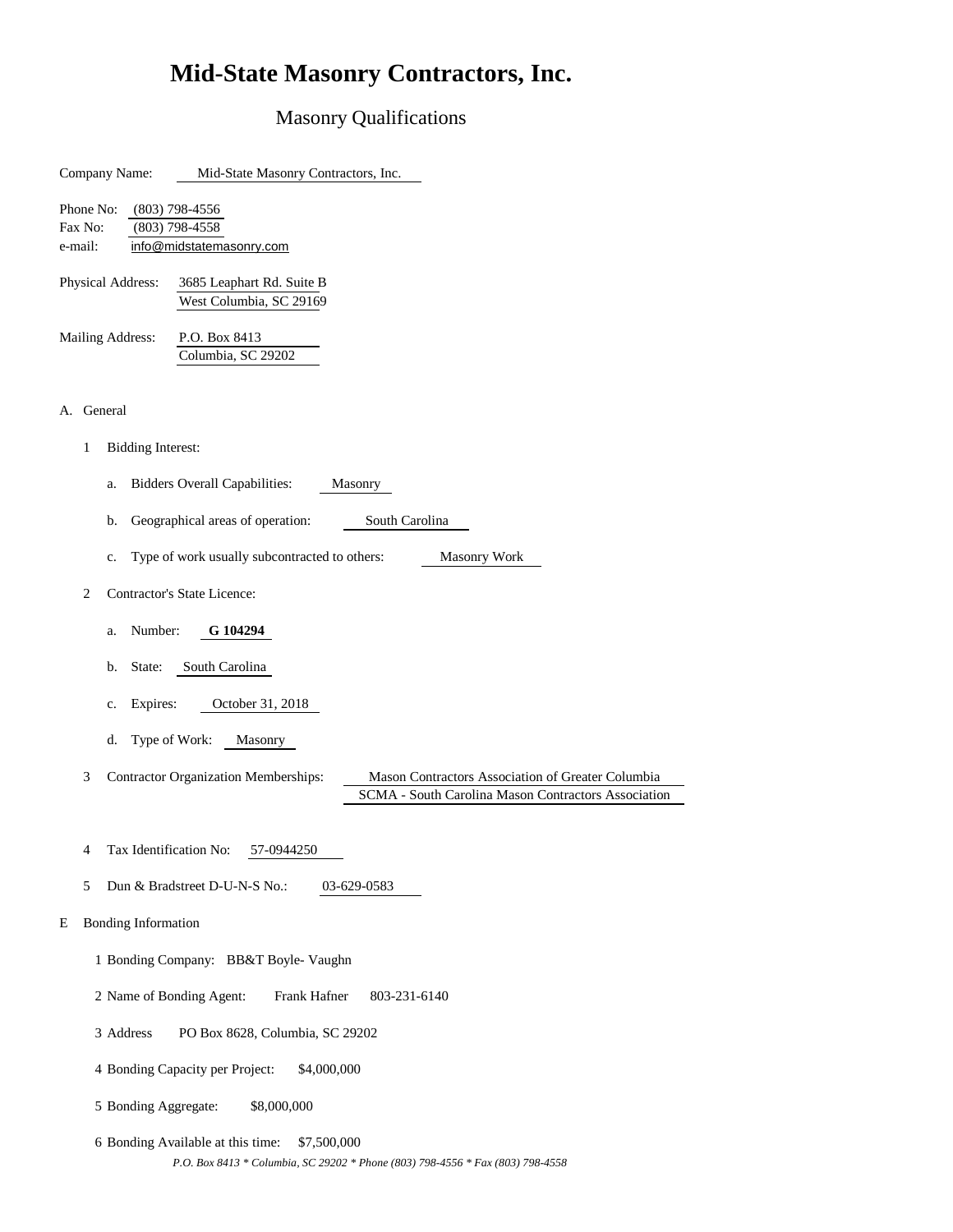#### B. Organization Structure:

|   | Partnership:<br>Corporation: Yes                                       |                       | Individual Proprietorship: |
|---|------------------------------------------------------------------------|-----------------------|----------------------------|
| 2 | If Corporation, answer the following:<br>Division Of:<br>Affiliate of: |                       | Wholly Owned:<br>Yes       |
| 3 | Date founded:<br>December 5, 1991<br>Under present management since:   | December 5, 1991      |                            |
| 4 | Preferred job cost range: Minimum,                                     | \$100,000             | \$10,000,000<br>Maximum,   |
|   | Union Contractor:                                                      | Non-Union Contractor: | Х                          |

#### C. Organization Personnel:

- 1 Names of the following:
	- a. President: Joel S. Temples [joel@](mailto:joel@midstatemasonry.com)midstatemasonry.com
	- b. Contact regarding proposals: [wen](mailto:wendy@midstatemasonry.com)dy@midstatemasonry.com [estim](mailto:estimating@midstatemasonry.com)ating@midstatemasonry.com Wendy Connelly Graham Temples
	- c. Safety contact: Wendy Connelly vendy@midstatemasonry.com

#### D. Number of Employees:

- 1 Office: 6
- 2 Field Supervision: 6
- 3 Field Force: 95
- 4 Other: 1
- 5 Do you normally employee: Union personnel: Non-Union personnel: Yes

#### F References

1 Bank References Ameris Bank, Juanita Vitali- Cox (803) 733-3679

2 Trade References

| 1 The Exum Company | PO Box 50305, Columbia, SC 29250 (803) 254-8951 |
|--------------------|-------------------------------------------------|
| Mr. Mikell Scott   | mscott@exumco.com                               |
| 2 Concrete Supply  | PO Box 1335, Charlotte, NC 28201 (803) 521-6573 |
| Mr. Daniel Rivers  | daniel.rivers@concretesupplyco.com              |

*P.O. Box 8413 \* Columbia, SC 29202 \* Phone (803) 798-4556 \* Fax (803) 798-4558*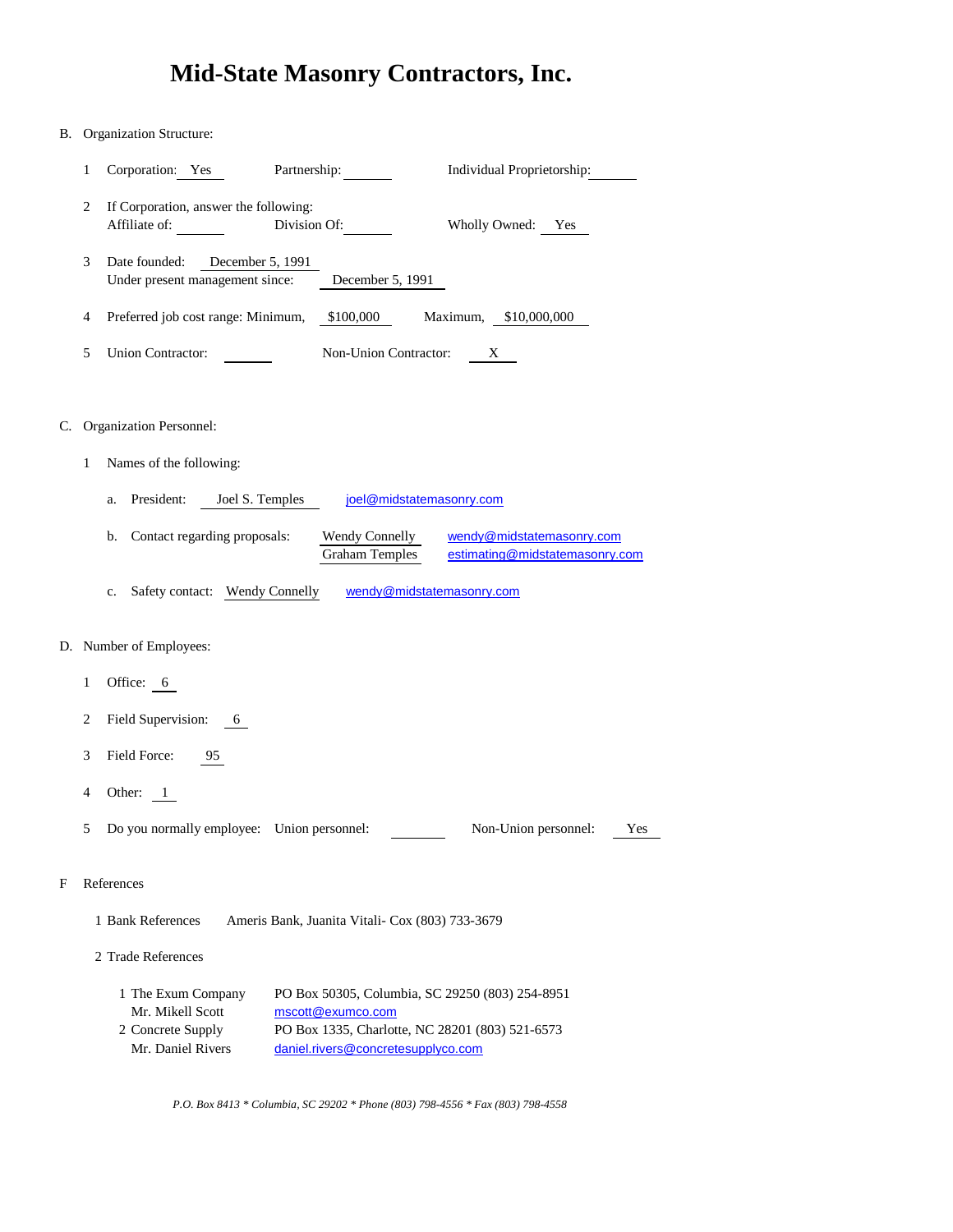#### E. Performance:

1 List significant and recent contracts performed as reference for

work performance: Work performed is a full turnkey masonry package to include all CMU block, brick veneer and precast/stone to include every detail of the scope of work to include cleaning after the project was complete.

a. Company: China Construction Project: Chapin High School Location: 300 Columbia Ave., Chapin, SC 29036 Description: Additions and Renovations Start Date: 04/01/12 Completion Date: Subcontract Value: \$3,577,000 Contact: Bing Jia Phone No: (803) 771-2777 Masonry Superintendent: Wendy Connelly 12/15/14



| b. | Company:                       |                                           | China Construction          |              |  |  |
|----|--------------------------------|-------------------------------------------|-----------------------------|--------------|--|--|
|    | Project:                       |                                           | New River Bluff High School |              |  |  |
|    | Location:                      | 320 Corely Mill Road, Lexington, SC 29072 |                             |              |  |  |
|    | Description: New Construction  |                                           |                             |              |  |  |
|    | Start Date: 02/11/11           |                                           |                             |              |  |  |
|    | Completion Date: 08/31/13      |                                           |                             |              |  |  |
|    | Subcontract Value: \$8,029,900 |                                           |                             |              |  |  |
|    | Contact:                       | Bing Jia                                  |                             |              |  |  |
|    | Phone No: (803) 771-2777       |                                           |                             |              |  |  |
|    | Masonry Superintendent:        |                                           |                             | Daniel Price |  |  |



c. Company: Thompson Turner Project: New East Point Academy Location: 1043 Chris Drive, West Columbia, SC 29169 Description: New Construction Start Date: 06/11/17 Completion Date: Subcontract Value: \$1,897,790 Contact: Spencer Faw Phone No: 803-968-3215 Masonry Superintendent: Vincent Rhue  $05/01/18$